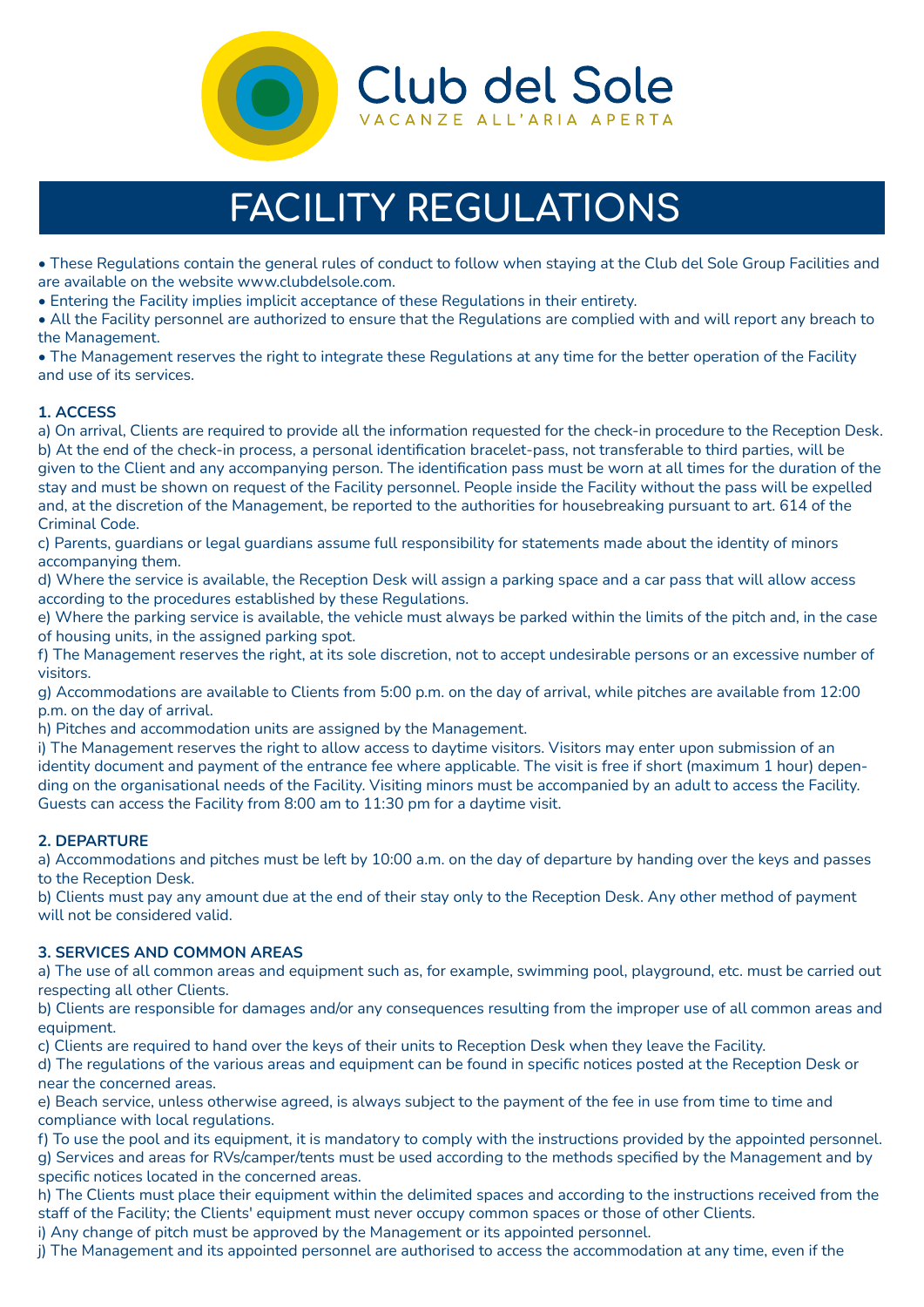# **4. TRAFFIC AND NOISE**

a) To ensure the safety of all Clients, the use of cars and motorcycles is authorised within the Facility only if necessary and at a maximum speed of 10 km/h.

b) Except for special needs, to be notified in advance to the Management, or in cases of exceptional emergency, the circulation of any vehicle from midnight to 7:00 am is strictly forbidden.

c) All cars and motorcycles inside the Facility must bear the distinguishing mark issued by the Management. In case of vehicles without mark, or if the mark is not easily visible, they will be towed without notice and all costs and liability shall be borne by the vehicle's owner.

d) The use of bicycles, skateboards, scooters, or any other means of transport on wheels not equipped with a motor is allowed, unless expressly forbidden by the Management and notified through appropriate signs or notices.

e) Using electric bicycles, electric scooters, and hover boards is forbidden to minors.

f) In order to respect the quiet enjoyment of the Facility, it is mandatory for all Clients to avoid behaviours, activities, games and use of equipment that may cause disturbance outside the designated areas.

g) In particular, from 2:00 p.m. to 3.30 p.m. and from midnight to 7.00 a.m., noise that may cause inconvenience to Clients is forbidden. The Management reserves the right to expel Clients who, in its sole discretion, may cause trouble or breach the aforementioned regulations.

## **5. CLEANLINESS, ENVIRONMENT AND RESTROOMS**

a) Littering is strictly forbidden to ensure cleanliness and environmental preservation. Each Client is required to use the appropriate waste collection points in accordance with the regulations on separate waste collection.

b) Each Client is required not to modify and/or damage the equipment, vegetation and grounds of the Facility.

c) Each Client is required not to waste or misuse drinking water.

d) Each Client is required not to light fires outdoors. The use of barbecues is allowed only if permitted by the Facility, if it does not cause disturbance to neighbors and only in designated areas, always with a bucket of water or a fire extinguisher ready to use.

e) Smoking inside the housing units of the Facility is prohibited.

## **6. SAFETY AND RESPONSIBILITY**

a) Each Client is required to refrain from installing fences, tying or anchoring anything to plants, pulling ropes at eye level and installing anything else that may constitute a potential danger or be an obstacle to free passage.

b) Each Client is liable both civilly and criminally for the use of defective electrical equipment or damaged cables. The Management invites the Client to comply with the requirements of conformity of the equipment used and to supervise their condition.

c) For every pitch, where present in the Facility, the Client may only use one gas cylinder with a maximum capacity of 10 liters. d) For the installation of gazebos and tarpaulins the use of fireproof materials with EC certification is mandatory.

e) The use of cooking areas inside the housing units of the Facility, where present, is allowed only after authorisation by the Management.

f) Using food warming or cooking equipment inside the housing units of the Facility is prohibited.

g) The Facility shall not be liable for any theft of property belonging to Clients if not stored in the appropriate safety boxes at the Reception Desk.

# **7. MINORS**

a) Minors under the age of 18 may access the facility only accompanied by a parent, guardian or legal representative. Minors unaccompanied by those exercising parental authority may access the facility upon submission of the appropriate form duly signed by the parent or guardian.

b) The parent, guardian and/or legal representative of the minor is obligated to monitor the conduct of the minor during his/her stay at the facility and is responsible for any action and/or omission of the minor.

# **8. PETS**

a) Access to pets may be authorised only by the Management and in the maximum number of two pets per booking. b) Pets, especially dogs, must always be kept on a 1.5 m leash. The owners of the pets, or their holders, are directly liable for any damage to persons or property caused by the pets.

c) Pet access to the beach of the Facility is governed by local regulations and is subject to the unquestionable verification by the Management to the availability of equipment and space suitable for the health and welfare of the animal.

d) Clients who do not disclose the presence of their pet at the time of booking must register it at the time of arrival and they will receive a housing facility/pitch in the area specifically dedicated where available, and after payment of any extra charge.

e) Dogs without microchips, not regularly vaccinated, without a vaccination booklet and not regularly registered at the dog registry are not allowed at the Facility. Dogs registered in the bite register are not allowed at the Facility.

f) Clients with dogs are required to bring with them, and always have handy, a soft or hard muzzle to use in case of need or at the request of the Facility personnel.

g) In compliance with current legislation in force on the matter, Clients are required to clean after their pets.

h) Failure to comply with the regulations listed above will lead to the application of a penalty from € 50 to € 250, in